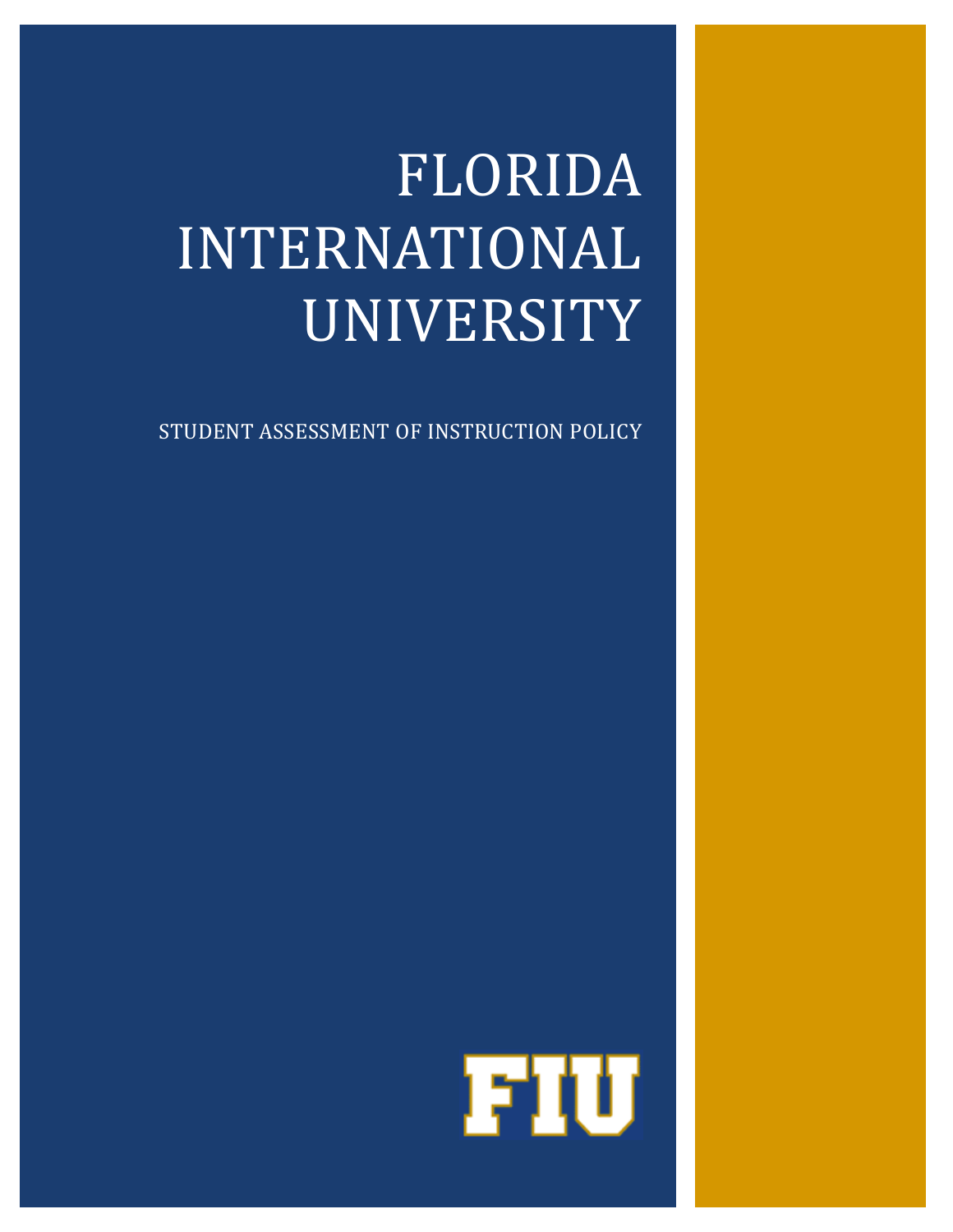## **Policies and Procedures**

The **Student Assessment of Instruction** is composed of nineteen questions. Eight original questions (Q1, Q2, Q8, Q9, Q10, Q12, Q13, & Q15) were established by Chancellor's Memorandum, CM-95-06. The remaining eleven questions were designed by FIU. These items are to be administered according to the provisions of the Chancellor's Memorandum reissued as CM-95-06.1 on September 13, 1995.

By the sixth week of the Fall and Spring semesters, the instructor information in PantherSoft must reflect correct course information.

- 1. After the sixth week of the Fall and Spring semesters, three items will be generated:
	- ◆ Only courses who have a reported component of class lecture or laboratory and that have an enrollment greater than 1 will be considered for assessment.
	- $\triangle$  A list of all courses to be included in the assessment process by faculty within the department.
	- A course assessment header sheet for each class section and faculty member
	- A set of labels for each class section and faculty member.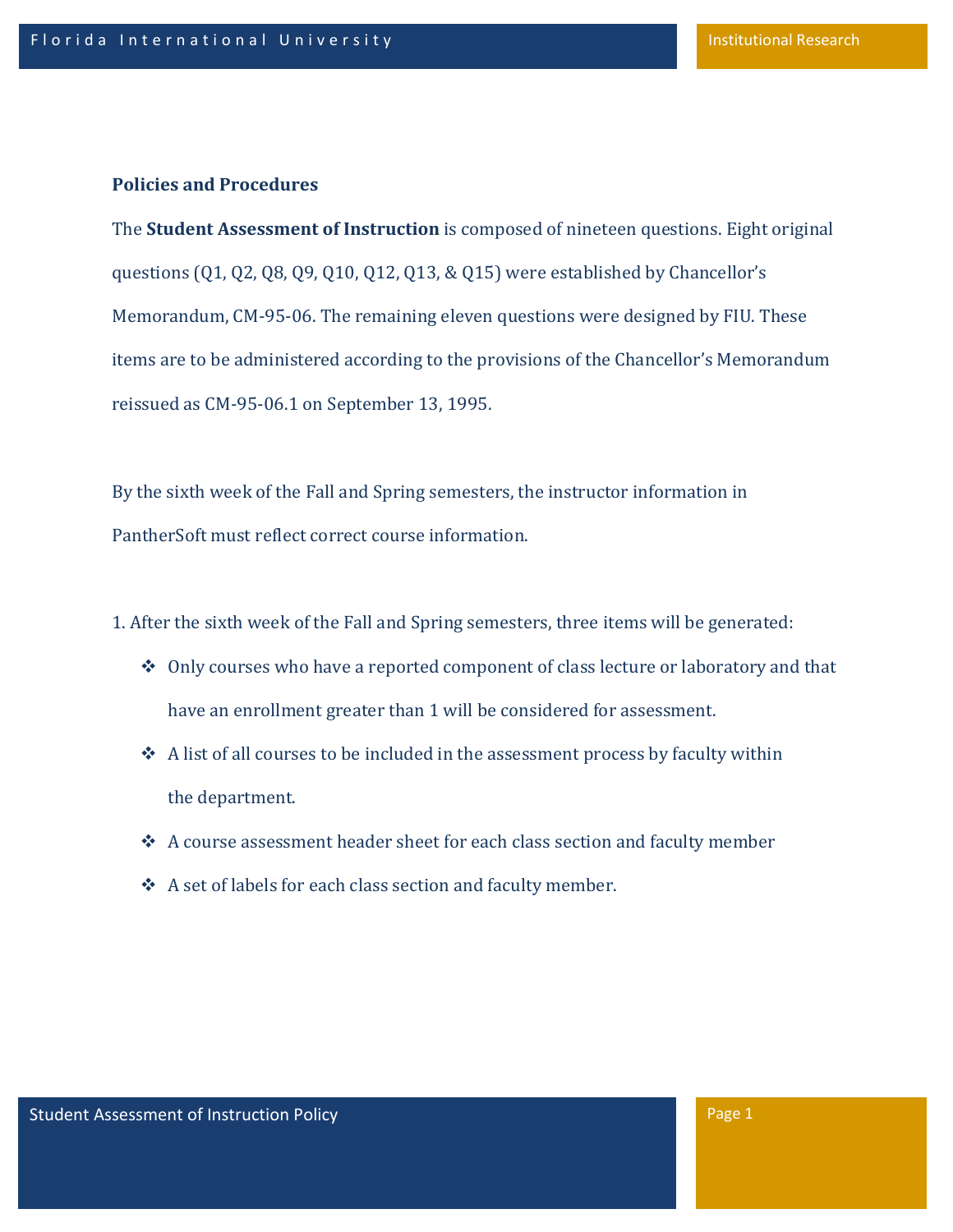The course assessment header sheet will be used in the scanning process to ensure that all student assessment of instruction forms are posted for the appropriate course and faculty member. To see the information included in the header sheet, select the following link: Sample Header Sheet

| m                                                                                                                                            |                             |                 |                                  |                |                                            |
|----------------------------------------------------------------------------------------------------------------------------------------------|-----------------------------|-----------------|----------------------------------|----------------|--------------------------------------------|
| n<br>$\mathsf H$<br>H<br>4<br>$\circ$<br>H<br>T<br>5<br>$\mathbf{I}$<br>$\ddot{\mathcal{L}}$<br>3                                            |                             | <b>SLS 1500</b> |                                  |                | sec.1                                      |
| ⊚<br>$^{\circ}$<br>ු<br>Ο                                                                                                                    |                             |                 | Doe, John                        |                |                                            |
| $\circledcirc \circledcirc \circledcirc$<br>999<br>$\bar{e}$<br>$\odot$<br>$^{\circ}$<br>$\odot$<br>۰                                        | Θ                           |                 |                                  |                |                                            |
| 9000                                                                                                                                         |                             |                 |                                  |                |                                            |
| $^{\circ}$                                                                                                                                   |                             |                 |                                  |                |                                            |
| 0000000<br>0000000<br>000000<br>000000<br>00000<br>99999<br>$\circledR$                                                                      | $\odot\odot\odot\odot\odot$ |                 | <b>KAMPLES</b>                   |                | <b>NSTRUCTIONS</b>                         |
| <b>Header</b> Sheet                                                                                                                          |                             | <b>DEVOX</b>    | 000000                           |                | Line or Nov. 2 memoid<br>Do NOT and a pen- |
| $(\mathbf{u})$<br><b>Reference Number</b>                                                                                                    |                             |                 |                                  |                | <b>Instructor Sequence</b>                 |
| Term                                                                                                                                         |                             | Very Good       |                                  | Fair           |                                            |
| INTERNATIONAL UNIVERSITY<br><b>Spring Excellent</b><br>1                                                                                     |                             |                 | Good                             |                | Poor                                       |
| Please assess your class instructor in the followingSummer<br>1. Description of course objectives and assign $g_{\text{enfs}}$ $\text{Fall}$ | $\odot$                     |                 | О                                | О              | O                                          |
|                                                                                                                                              | Ō                           | Ō               | O                                | ٥              | o                                          |
| 2. Expression of expectations for performance in this class                                                                                  | Ω                           | Ω               | $\circ$                          | $\circ$        | Ō                                          |
| 3. Description of grading policies in the course syllabus                                                                                    |                             |                 |                                  | O              | O.                                         |
| 4. Consistency in following the course syllabus.                                                                                             | O                           | 0               | O                                |                |                                            |
| 5. Preparation for class                                                                                                                     | $\Omega$                    | $\circ$         | $\odot$                          | Ο              | $\circ$                                    |
| 6. Use and management of class time                                                                                                          | O                           | $\circ$         | O                                | $\circ$        | Ō                                          |
| 7. Knowledge of course content                                                                                                               | $\circ$                     | $\circ$         | $\circ$                          | $\circ$        | $\circ$                                    |
| 8. Communication of ideas and information                                                                                                    | Ō                           | o               | Ō                                | O              | ō                                          |
| 9. Stimulation of interest in course                                                                                                         | $\odot$                     | $\circ$         | $\circ$                          | o              | O                                          |
| 10. Facilitation of learning                                                                                                                 | o                           | ٥               | o                                | O              | o                                          |
| 11. Provide feedback about your performance                                                                                                  | O                           | O               | O                                | O              | O                                          |
| 12. Availability to assist students in or out of class                                                                                       | O                           | 0               | $\circ$                          | $\circ$        | o                                          |
| 13. Respect and concern for students                                                                                                         | O                           | Ō               | ٥                                | $\circ$        | O                                          |
| 14. Fairness of instructor                                                                                                                   | o                           | o               | O                                | O              | O                                          |
| 15. Overall assessment of instructor                                                                                                         | $\circ$                     | $\circ$         | Ó                                | $\circ$        | $\odot$                                    |
|                                                                                                                                              | OA                          | $\bigcirc$ a    | $\odot$ c                        | O <sup>2</sup> | Öŧ<br>OР                                   |
| 16. What grade do you expect to receive in this course?                                                                                      | $O$ Yes                     | <b>C</b> yNa    | ONat Applicable                  |                |                                            |
| 17. Is this course required for your program?                                                                                                |                             |                 |                                  |                |                                            |
| 18. What is your class level?                                                                                                                |                             |                 |                                  |                |                                            |
| 19. What is your current GPA?                                                                                                                |                             |                 | ○30-40 ○20-28 ○10-19 ○ Noticente |                |                                            |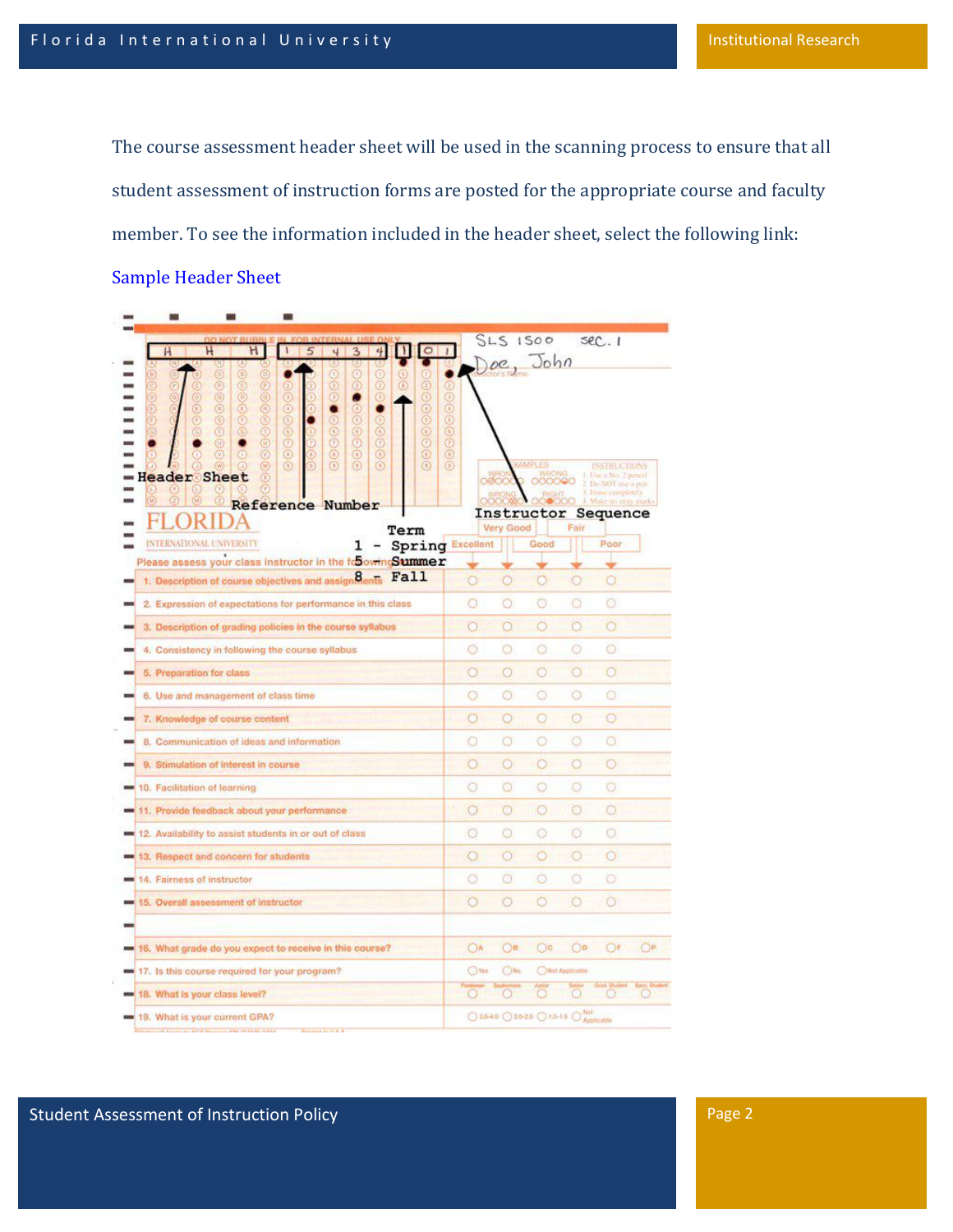Do not distribute header sheets to students. They serve as a title page for each course and each course submitted for scanning must have **ONE**. Do not make your own header sheets. Do not alter header sheets in any way. If you have a problem or are missing a header sheet, contact Noelle Laforest at 305-348-2731 for assistance.

2. The student assessment of instruction forms will be delivered through Campus Services if the Dean's office requests it; otherwise, they will be available for pick-up in PC 543 in the Office of Planning & Institutional Research. The Dean's offices will be notified when they are ready for pick-up.

3. The Deans office will distribute the student assessment of instruction header sheet, forms, labels, and instructions to the chairpersons of the department, along with the deadline date for the return of the verified student assessment of instruction forms.

4. The administration of the assessment is the responsibility of the chairperson of the program/department. Chairpersons may assign a staff member to administer the instrument.

5. For courses with multiple instructors, a separate set of student assessment forms must be administered for each instructor for that particular course. Please note, a separate header sheet will be provided for each instructor. These forms must be kept separately in the original envelope with their appropriate header sheets.

6. The assessments should be administered during the last three weeks of scheduled instruction (not during final examination period or at the beginning of a class when an examination has been scheduled).

7. **The students should write the course prefix, number, section, and instructor's name at the upper right-hand corner of the student assessment of instruction form; however, they should not code (bubble in) this information in the space provided in the current form.** The instructor should clearly write this information on the classroom board for students to see. The course assessment header sheet will be used to provide the appropriate key information and it will be used in the scanning process to ensure that all the student assessment of instruction forms are recorded for the appropriate course and faculty member.

8. The instructor should not be present in the class while the assessment of instruction form is being administered.

9. The assessment header sheet along with complete assessment forms the must be returned in the labeled envelope to the originating department.